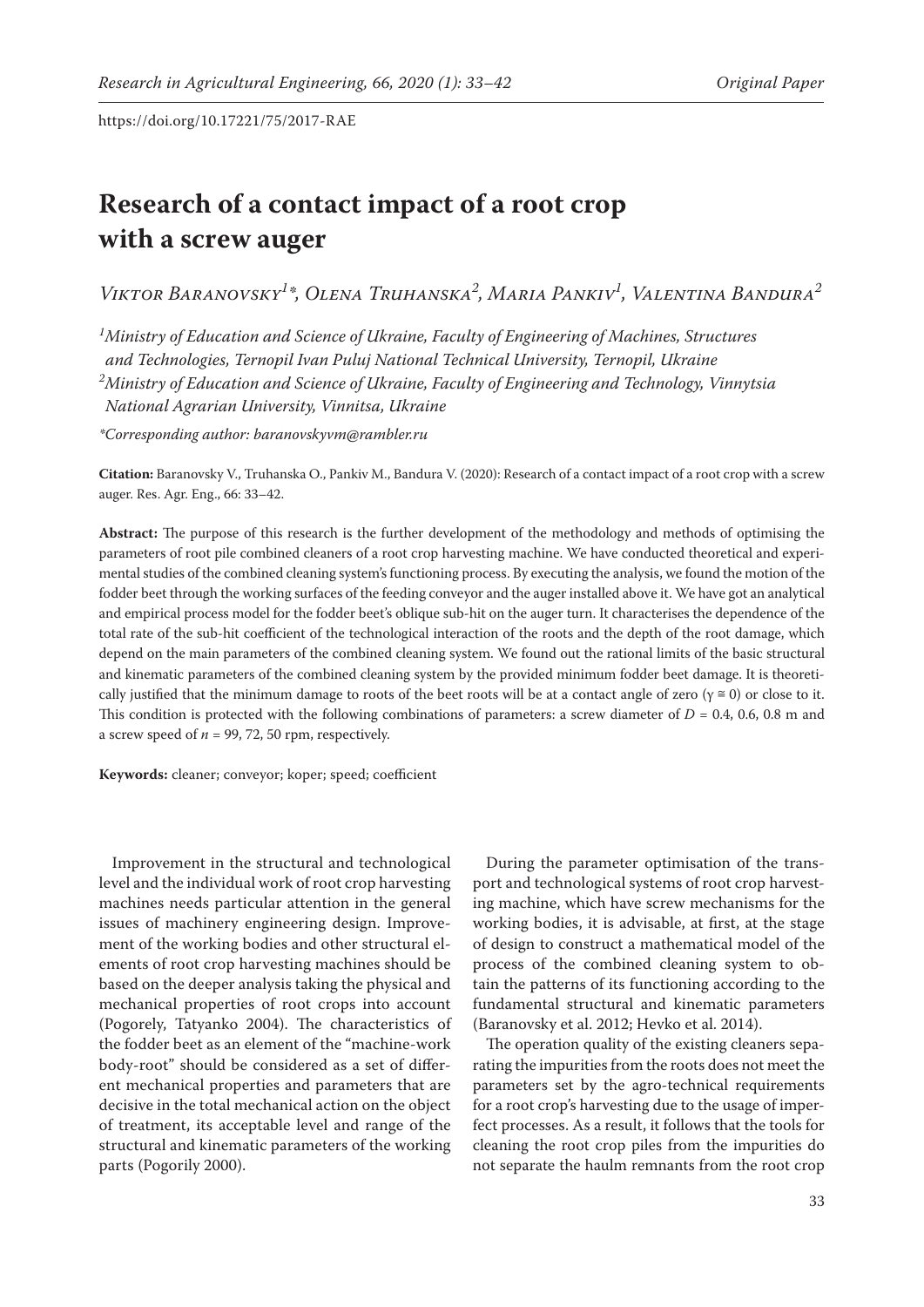heads, which represents 5 to 10% (Storozhuk, Pankiv 2015) of the weight of the harvested root crops, and, thus, a significant amount of root crops is lost (from 3 to 5%) (Bulgakov, Korenko 2007).

To develop specific processes and operations and to determine the parameters and modes of the agricultural machines physical and mechanical properties, the plants themselves need to be taken in consideration. Industrial use of a machine's cleaning bodies for harvesting fodder beets showed that the total damage to the root crops can be up to 40% depending on their agro-biological characteristics (Bulgakov et al. 2009; Baranovsky, Potapenko 2017).

Improving the working bodies and other structural elements of the root crop machinery should be based on a deep analysis taking the physical and mechanical properties of fodder beet (Baranovsky et al. 2017) into account.

At this stage, we presented a generalised picture of the behaviour of fodder beet at different sub-hit speeds and, above all, those working bodies, which in real terms are used in the design schemes of root crop harvesting machine.

The purpose of the scientific research is to improve the methodology and methods for optimising the parameters of the combined cleaners of the heaps of root crops.

#### **MATERIAL AND METHODS**

To establish the patterns of change in the total sub-hit speed  $\theta_{ck}$  coefficient of the technological interaction of the root damage  $K_T$  and the root crops depends on the parameters of the combined cleaning system. Complex experimental research of the root's sub-hit process on an auger turning using apendulum copra was conducted (Figure 1).

It consists of a bracket 1, on which it a ball joint is mounted 2, a spherical bearing 3, which is fixed on pendulum axle 4. On the shorter upper end of the pendulum 5, a body 6 is set with a spring-loaded pencil 7, on which there is hemisphere surface 8 mounted on lifting pipe 9, which are rigidly connected to the bracket. At the longer bottom end of the pendulum, a root 11 is fixed to it, which rests on the screen 10. A scale is applied to the inner surface of the hemisphere that shows the angle from the vertical position and the pendulum.

This pendulum copra A is set by a screw 12 so that the pattern of the root 11 at rest (the vertical position of the pendulum) touches the auger rotation 13 at point M, which is located in the horizon-



Figure 1. Construction scheme of the laboratory setup

1 – bracket; 2 – ball joints; 3 – spherical bearing; 4 – lower axle pendulum; 5 – upper pendulum axle; 6 – the body; 7 – loaded pencil; 8 – hemisphere surface; 9 – proper; 10 – screen; 11 – root; 12 – screw; 13 – round; A – pendulum copra; *D* – screw diameter; *n* – screw rotation speed; M – point of contact of the root with the screw round; γ – sub-hit angle; *D*<sup>k</sup> – diameter of root crop; *h* – height of deviation of center of root relative to point of contact M; ϑe – initial rate of the root sub-hit; *l* – length of the pendulum

tal plane situated on the axis of the auger rotation. The sub-hit angle  $\gamma$  is adjustable between from 0 to 90°. The hemisphere surface radius is equal to the distance from the centre of the ball bearings, or the axis of rotation of the pendulum to the springloaded pencil tip. At the time of passage of the lowest point of the root crops, when the pendulum copra declined from the vertical position at the fixed angle  $\gamma$ , the root surface is hit (contact is made) by the auger rotation that rotates forward with the movement speed of the root crops *n*. As a result of the hit (contact), the root deviates from the auger with the overall rate of the sub-hit  $\theta_{ck}$ , with the pencil's writing line on the inside surface of the hemisphere. Its length and direction depend on the deflection γ of the pendulum copra axis from the vertical (the initial rate of the root sub-hit  $\theta_e$  with the auger, the weight of the root  $m_k$ , the type of the sub-hit surface (metallic surface) and the auger options). The resulting speed of the root sub-hit  $\vartheta_{p}$  with the sur-Fouring operator the screw coil was determined by the length of the line, which the pencil wrote after the sub-hit and it was consistent with the direction of the vector with regard to certain sizes. The velocity scale was determined by dividing the calculated numerical value  $\theta_c$  that had been determined by the known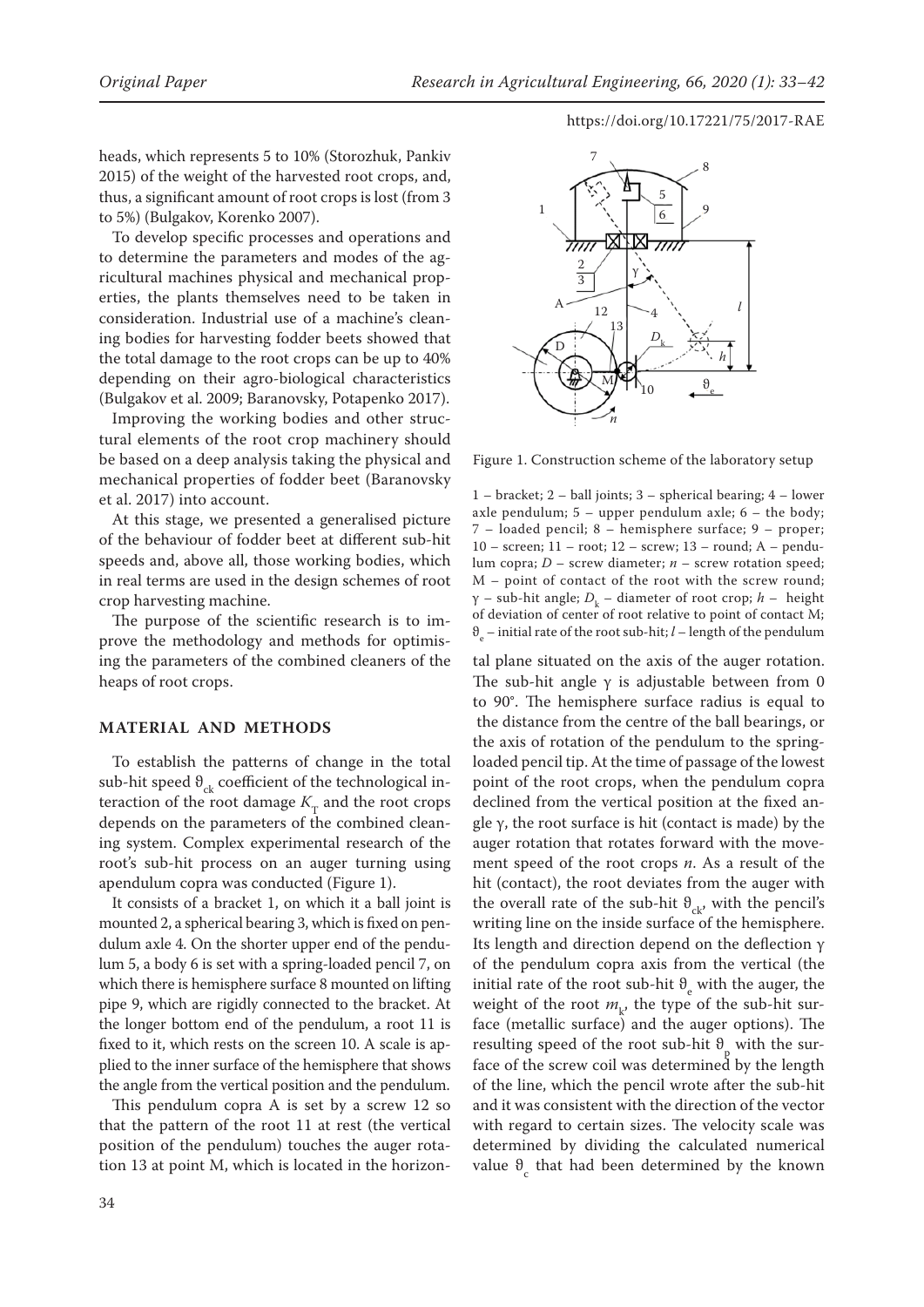

Figure 2. (A) Circuit design and (B) plan of the velocity of the oblique impact of the root with the working surfaces of the combined cleaning system

1 – elevator; 2 – screw; 3 – turn screw;  $\vec{\theta}_{ke}$  – screw speed vector of difference wheel and translational speed of the elevator;  $\vec{\theta}$  $k_{\rm k}$  – angular velocity vector of the screw;  $\vec{\theta}$  $\vec{e}_e$  – vector of the translational speed of the elevator rod;  $\vec{\theta}_p$  – vector of the resulting screw speed;  $\vec{\theta}_{Xk}$  – angular velocity of the vector projection of the screw on the axle OX;  $\vec{\theta}_{Xke}$  – the projection of vector  $\vec{\theta}_{ke}$  on the x axis;  $\hat{\theta}_{2k}$  – angular velocity vector projection of screw on the axle OZ;  $\vec{\theta}_{n}$  – velocity vector of the root along the axis of the screw rotation;  $\phi$  – angle between the vector  $\vec{\theta}$  $\mathbb{R}$  and the axis OX (rad);  $\mathbb{R}_{ck}$  – total impact of the root velocity (m·s<sup>-1</sup>);  $\vec{R}$  $y_{\rm y}$  – radius vector of the point of hit;  $D$  – screw diameter (m);  $\rm Q_1$  – screw rotation center;  $\rm O$  – reference point of the coordinate system XOY;  $\psi$  – angle between the vector projection  $\vec{\theta}_{ck}$  on a horizontal plane OXY and vector  $\vec{\theta}_n$  (°);  $\varepsilon$  – the angle between the velocity vector of the screw and the axis OX

methods of the pendulum copra motion, on the measured length of the corresponding line. Then the length of the line (vector)  $\theta_{\rm p}$  was multiplied by the scale. The main criteria that characterise the technological process of the dug pile's separation is the degree of separation of the impurities from the roots and the exponent of the roots damaged in the process of the interaction with the combined cleaning system work surfaces. To assess the degree of the damage to the roots, the maximum values that arise during their interaction with screw 2 of rotation 3 of the combined cleaning system (Figure 2A), we introduced the rate of the technological root interaction, which expresses the ratio  $K_T = \left[\vartheta_{\text{max}}\right] / \vartheta_{\text{ck}} \geq 1.$ The maximum permissible hit speed of  $[\vartheta_{\text{max}}]$  the fodder beet with the working surfaces is limited by the allowable data (Baranovsky et al. 2001), which when exceeded, gets root damage not exceeding the limits of the deeply and non-deeply damaged roots according to the requirements (State Standard 2258- 93, Ukraine). To determine the total speed rate  $\vartheta_{\alpha k}$ , there is the design scheme (Figure 2A). In this case, the interaction of the root of screw 2 of rotation 3, we looked at the striking force action on the material's body, and the root interactions with the surface of the screw coil's screw at point O, which rotates with

frequency *n*. The initial impact velocity  $\vartheta_{\rm e}$  is denoted by a root crop which value corresponds to the speed of the elevator rod 1. The point O of impact is at a distance  $R_{\rm y}$  from the axis of rotation  $O_{1,0}$  of the screw. After impact, the root reflected from the surface of the final round of the screw's overall rate  $\theta_{ck}$  and moves in its direction at an angle  $\psi$ . The general case of the hit interaction of the two bodies is characterised by a change in the angular and translational velocities of the coordinate axes spatial system OXYZ.

In an oblique hit, there are various types of frictional interaction and compression deformations of a root's body to the tangential and normal hit pulse, respectively, the result of the compression deformation is the appearance of cracks in the body of the root. Reducing the normal possible pulse hit by reducing the total  $\theta_{ck}$  speed, the implementation of which is achieved by reducing the normal component  $\theta_{ck}$  or as a result – by reducing the angle sub-hit surface β. In this regard, let us consider the terms of the oblique speed of the root's hit and screw rotation in the horizontal plane OXY (Figure. 2B), assuming that speed before and after the subhit changes the roots only.

The schema of the analysis of the speeds is as follows Equaution (1).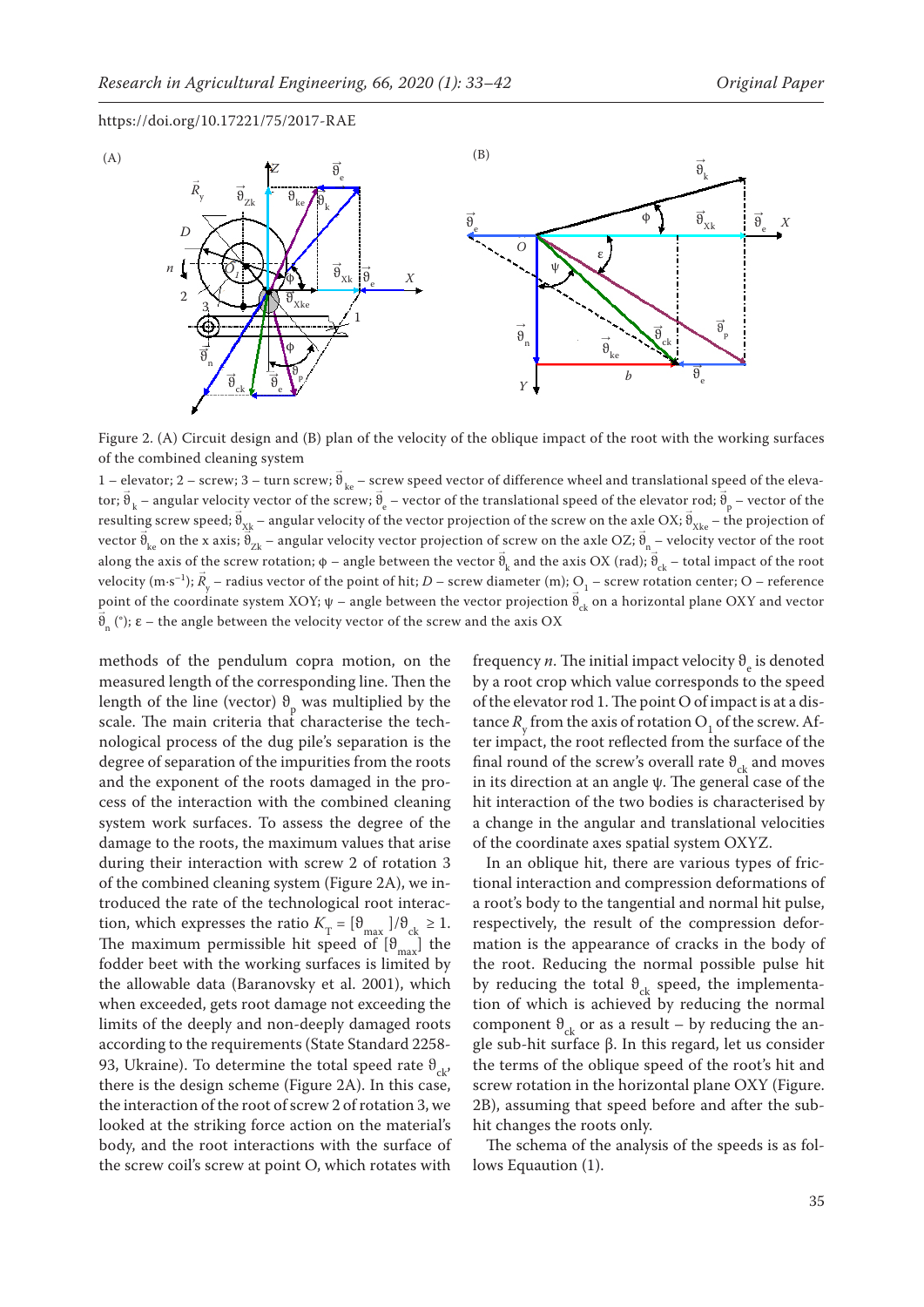only.

 $\overline{\vartheta}_{ck} = \sqrt{\vartheta}_{ke}^2 + \overline{\vartheta}_{e}^2 = \sqrt{(\bar{\vartheta}_{k} - \bar{\vartheta}_{e})^2 + \overline{\vartheta}_{n}^2}$ 

# https://doi.org/10.17221/75/2017-RAE

$$
\overline{\vartheta}_{\text{ke}} = \sqrt{\overline{\vartheta}_{\text{k}}^2 - \overline{\vartheta}_{\text{e}}^2};
$$
\n
$$
\overline{\vartheta}_{\text{p}} \sqrt{\overline{\vartheta}_{\text{Xk}}^2 + \overline{\vartheta}_{\text{n}}^2} = \sqrt{\overline{\vartheta}_{\text{k}}^2 \cos^2 \varphi + \overline{\vartheta}_{\text{n}}^2};
$$
\n
$$
\overline{\vartheta}_{\text{n}} = \sqrt{\overline{\vartheta}_{\text{k}}^2 + \overline{\vartheta}_{\text{n}}^2} = \sqrt{(\overline{\vartheta}_{\text{n}} - \overline{\vartheta}_{\text{n}})^2 + \overline{\vartheta}_{\text{n}}^2};
$$
\n(1)

 $\overline{J}$ 

$$
\overline{\vartheta}_{k} = \frac{d\overline{R}_{y}}{dt} = \overline{\omega} \times \overline{R}_{y}; \ \omega = \frac{d\varphi}{dt} = \dot{\varphi} = 2\pi n; \n\vartheta_{n} = \vartheta_{n} K_{\vartheta n} = T n K_{\vartheta n} = \frac{T K_{\vartheta n} \omega}{2\pi}; T = \pi D_{y} \tan \beta; \n\overline{\vartheta}_{e} = \frac{d\overline{r}_{e}}{dt} = \overline{\omega}_{e} \times \overline{r}_{e}; \ \omega_{e} = \frac{d\varphi_{e}}{dt} = \dot{\varphi}_{e} = 2\pi n_{e}
$$
\nwhere:  $K_{T}$  - the coefficient of the root damage; for more explanation

speed of the elevator rod;  $\ddot{\bar{\theta}}_n$  – the vector of the resulting screw speed;  $\vec{\theta}_{Xk}$  – the angular velocity vector projection the root along the axis of the screw rotation;  $\phi$  – the angle as between the vector  $v_k$  and the axis OX (rad),  $v_{ck}$  – the total impact root velocity (m·s<sup>-1</sup>);  $\overline{R}_y$  – radius vector of the point of the hit;  $\vec{\omega}$  – the vector of the angular velocity (rad s<sup>-1</sup>); the working surface of the so ω – the angular velocity of the screw rotation (rad s<sup>-1</sup>); In this case, it can be concl ity of the roots (m·s<sup>-1</sup>);  $\vartheta$ <sub>nT</sub> – the theoretical velocity of the along the axis of screw rotation (m-s)  $\mathfrak{m}$ turns of the screw (m·s<sup>-1</sup>);  $K_{\theta n}$  – factor for the decline of  $\theta_n$  vided w  $\vec{D}_v$  – adius vector of the point of hit (m);  $\beta$  – lifting turn angle at the point of the root hit (°);  $r_e$  – the sprocket of the ity (rad·s<sup>-1</sup>);  $\omega_e$  – angular velocity of the drive shaft of the elevator (rad·s<sup>-1</sup>);  $\phi_e$  – rotation angle of the elevator shaft (rad) ;  $n_e$  – the elevator rod (rps). where:  $\vec{\theta}_{ke}$  – crew speed vector of difference wheel and translational speed of the elevator rod;  $\vec{\theta}$ ranslational speed of the elevator rod;  $\vec{\theta}_k$  – angular veloc-<br>the root, it reflects from the ity vector of the screw;  $\vec{\vartheta}$ y vector of the screw;  $\vec{\theta}_{\underline{e}}$  – the vector of translational peed of the elevator rod;  $\vartheta_p$  – the vector of the resulting the direct process and  $\vec{\theta}_p$ of the screw on the axle OX;  $\vec{\theta}_n$  – the velocity vector of turns axial movement of the between the vector  $\vec{\vartheta}$ etween the vector  $\theta_k$  and the axis OX (rad);  $\theta_{ck}$  – the total independence of the root not contribute the decline of the coil turn (m) in comparison with  $\theta_k$  and  $\theta_k$  $v_y$  – radius vector of the point *n* – the speed of the auger drive shaft (rps);  $\vartheta_n$  – the veloc- damage to the drive shaft of the electron control of the electron control of the drive shaft of the drive shaft of the drive shaft of the drive shaft of in comparison with  $\theta_{nT}$ ; *T* – the step of the coil turn (m); move along the axis of the sci ), – adius vector of the point of hit (m); β – lifting turn  $\qquad$  According to F drive shaft of the elevator;  $\vec{\omega}$  $v_e$  – the vector angular velocelevation rodicity rodicity rodicity rodicity vector rodicity in the control of resulting speed to the control of  $\vec{R}$ 

From Equation (1) we have the differential equation (Equation 2) of the scalar total speed  $\theta_{ck}$  or the  $(DK_{\text{an}} \tan \beta \, d\varphi)^2$  ( $D \cos \varphi \, d\varphi$ )  $D_e \, d\varphi$ simplification dependence from Equation (2) and  $+\left(\frac{DK_{9n} \tan \beta d\varphi}{2}\right)^2 - \left(\frac{D\cos\varphi d\varphi}{2}\right)^2 \frac{d\varphi}{dt} - \frac{D_e}{2}\frac{d\varphi}{dt} = 0$ the conditions  $K_T = [\vartheta_{\text{max}}]/\vartheta_{\text{ck}} \ge 1$  in Equation (3).

$$
\vartheta_{ck} = \sqrt{\left(\frac{D\cos\varphi}{2}\frac{d\varphi}{dt} - \frac{D_e}{2}\frac{d\varphi}{dt}\right)^2 + \left(\frac{DK_{\vartheta_{n}}\tan\beta}{2}\frac{d\varphi}{dt}\right)^2} \quad (2)
$$

where:  $D$  – the screw diameter (m);  $D_{\rm e}$  – the diameter of the sprocket driving the elevator (m); *dt –* derivative mathematical notation.

The resulting differential equation (Equation 4) describes the adaptability of the combined cleaning (1) system or the technological dependence of the coef*system* of the technological dependence of the coef-<br>ficient of interaction of the root auger's spiral on the herent of interaction of the root dager  $\sigma$ .

$$
K_{\rm T} = \frac{\left[9_{\rm max}\right]}{\pi \sqrt{D^2 n^2 \left(\cos^2 \varphi + K_{9n}^2 \tan^2 \beta\right) + D_{\rm e} n_{\rm e} \left(D_{\rm e} n_{\rm e} - D n \cos \varphi\right)}} \ge 1
$$
(4)

 $\overline{\theta}_r = \frac{d\overline{r}_e}{dt} = \overline{\omega}_r \times \overline{r}$ ;  $\omega_e = \frac{d\varphi_e}{dt} = \omega_e = 2\pi n_e$  where:  $K_T$  – the coefficient of technological interaction of root damage; for more explanation see Equations (1) and (2).

> Analysis of Figure 2A shows that after hitting the root, it reflects from the surface of the screw – the vector of translational coil with the ultimate total speed  $\theta_{ck}$  and moves in the direction of vector  $\theta_{ck}$  which projects on the having the set of the set of the set of the set of the set of the set of the set of the set of the set of the set of the set of the set of the set of the set of the se horizontal plane OXY of the velocity vector which turns axial movement of the screw  $\theta_{n}$ , which forms tion; φ – the angle an angle ψ. Upon reaching speed  $\theta_{ck} = 0$ , by the root feeding conveyor, the root moves back toward the screw and re-experiences the hit interaction with the working surface of the screw coil.

> > In this case, it can be concluded that the minimal damage to the roots and the maximum adaptability  $\mathcal{L}$ of the combined cleaning system will also be provided when the angle is of  $\psi \leq 0$  or when the roots move along the axis of the screw rotation.

According to Figure 2B we have (Eqaution 5A):

$$
\Theta_{\rm ke}^2 = \Theta_{\rm n}^2 + \Theta_{\rm ck}^2 + 2\Theta_{\rm n}\Theta_{\rm ck}\cos\varphi\tag{5A}
$$

Or Equation 5B:

$$
\mathbf{a} \cdot \mathbf{b} = \begin{cases}\n\mathbf{a} \cdot \mathbf{b} = \mathbf{b} \\
\mathbf{b} \cdot \mathbf{c} = \mathbf{b} \\
\mathbf{c} \cdot \mathbf{c} = \mathbf{b} \\
\mathbf{c} \cdot \mathbf{c} = \mathbf{b} \\
\mathbf{c} \cdot \mathbf{c} = \mathbf{b} \\
\mathbf{c} \cdot \mathbf{c} = \mathbf{b} \\
\mathbf{c} \cdot \mathbf{c} = \mathbf{b} \\
\mathbf{c} \cdot \mathbf{c} = \mathbf{b} \\
\mathbf{c} \cdot \mathbf{c} = \mathbf{b} \\
\mathbf{c} \cdot \mathbf{c} = \mathbf{b} \\
\mathbf{c} \cdot \mathbf{c} = \mathbf{b} \\
\mathbf{c} \cdot \mathbf{c} = \mathbf{b} \\
\mathbf{c} \cdot \mathbf{c} = \mathbf{b} \\
\mathbf{c} \cdot \mathbf{c} = \mathbf{b} \\
\mathbf{c} \cdot \mathbf{c} = \mathbf{b} \\
\mathbf{c} \cdot \mathbf{c} = \mathbf{b} \\
\mathbf{c} \cdot \mathbf{c} = \mathbf{b} \\
\mathbf{c} \cdot \mathbf{c} = \mathbf{b} \\
\mathbf{c} \cdot \mathbf{c} = \mathbf{b} \\
\mathbf{c} \cdot \mathbf{c} = \mathbf{b} \\
\mathbf{c} \cdot \mathbf{c} = \mathbf{b} \\
\mathbf{c} \cdot \mathbf{c} = \mathbf{b} \\
\mathbf{c} \cdot \mathbf{c} = \mathbf{b} \\
\mathbf{c} \cdot \mathbf{c} = \mathbf{b} \\
\mathbf{c} \cdot \mathbf{c} = \mathbf{b} \\
\mathbf{c} \cdot \mathbf{c} = \mathbf{b} \\
\mathbf{c} \cdot \mathbf{c} = \mathbf{b} \\
\mathbf{c} \cdot \mathbf{c} = \mathbf{b} \\
\mathbf{c} \cdot \mathbf{c} = \mathbf{b} \\
\mathbf{c} \cdot \mathbf{c} = \mathbf{b} \\
\mathbf{c} \cdot \mathbf{c} = \mathbf{b} \\
\mathbf{c} \cdot \mathbf{c} = \mathbf{b} \\
\mathbf{c} \cdot \mathbf{c} = \mathbf{b} \\
\mathbf{c} \cdot \mathbf{c
$$

For explanation see Equations (1) and (2).

Substituting in Equation (5) through the appropriate parts (Equation 5C) we obtain the harmonised quadratic equation, the solution according to x looks like Equation (6).

$$
\vartheta_{ck} = \frac{1}{2} \sqrt{D^2 \left( \cos^2 \varphi + K_{\vartheta_{\rm n}}^2 \tan^2 \beta \left( \frac{d\varphi}{dt} \right)^2 + D_{\rm e} \frac{d\varphi_{\rm e}}{dt} \left( D_{\rm e} \frac{d\varphi_{\rm e}}{dt} - 2D \cos \varphi \right) \right)}
$$
(3)

where:  $\theta_{ck}$  – total impact root velocity (m·s<sup>-1</sup>); *D* – the screw diameter (m);  $K_{\theta n}^2$  – factor for the decline of  $\theta_n$  in comparison with  $\vartheta_{\mathtt{nr}^{\mathtt{r}}}, D_{\mathtt{e}}$  – diameter of the sprocket driving the elevator (m). For more explanation see Equation (2).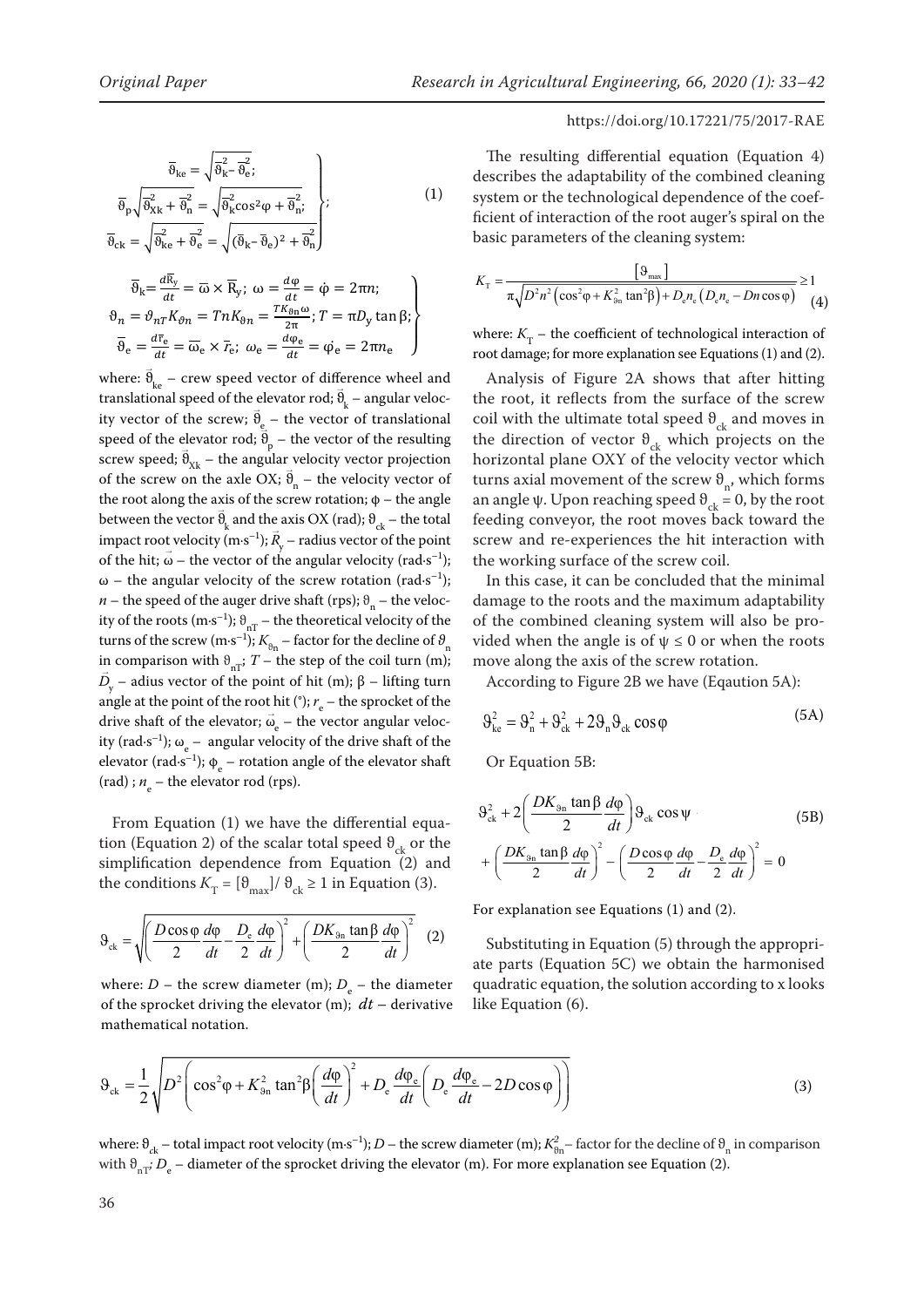$$
DK_{9n} \tan \beta \cos \frac{d\varphi}{dt} = p; \vartheta_{ck} = x; \left(\frac{DK_{9n} \tan \beta \, d\varphi}{2} \right)^2 - \left(\frac{D \cos \varphi \, d\varphi}{2} - \frac{D_e}{dt} \frac{d\varphi}{2} \right)^2 = q \tag{5C}
$$

$$
\vartheta_{ck} = \frac{DK_{\vartheta_{n}} \tan \beta}{2} \frac{d\varphi}{dt} \pm \frac{1}{2} \sqrt{\left(DK_{\vartheta_{n}} \tan \beta \frac{d\varphi}{dt}\right)^{2} \left(\cos^{2}\varphi - 1\right) - \left(D \cos \varphi \frac{d\varphi}{dt} - D_{e} \frac{d\varphi_{e}}{dt}\right)^{2}}
$$
(6)

For explanation see Equations (1) and (2).

Thus, the theoretical dependence that characterises the correlation coefficient  $K<sub>T</sub>$  and the basic parameters of the cleaning system is as follows (Equation 7):

Minimising fodder beet damage and getting the maximum adaptability of the combined cleaning system will be provided when the angle of  $\psi = 0$  or the expression  $\cos^2\psi - 1 = 0$  [the adequacy of which fol-

$$
K_{\rm T} = \frac{2\left[\vartheta_{\rm max}\right]}{-DK_{\vartheta_{\rm n}}\tan\beta\frac{d\varphi}{dt} \pm \frac{1}{2}\sqrt{\left(DK_{\vartheta_{\rm n}}\tan\beta\frac{d\varphi}{dt}\right)^2\left(\cos^2\varphi - 1\right) - \left(D\cos\varphi\frac{d\varphi}{dt} - D_{\rm e}\frac{d\varphi_{\rm e}}{dt}\right)^2}} \ge 1\tag{7}
$$

For explanation see Equations (1) and (2).

Given (Equation 1), for the practical use of the dependency (Equations 3 and 9) we can write Equation (8):

lows from the analysis of dependence (Equation 6), the mathematical models (Equations 13 and 14)] are given as follows. Wherein, substituting the data (Equation 9) in relation (Equation 6) we obtained the mathemati-

$$
\vartheta_{ck} = -DnK_{g_{n}} \tan \beta \pm \pi \sqrt{(DnK_{g_{n}} \tan \beta)^{2} (\cos^{2}\phi - 1) - (Dn \cos \phi - D_{e}n_{e})^{2}}; K_{T} = \frac{2[\vartheta_{max}]}{-DnK_{g_{n}} \tan \beta \pm \pi \sqrt{(DnK_{g_{n}} \tan \beta)^{2} (\cos^{2}\phi - 1) - (Dn \cos \phi - D_{e}n_{e})^{2}}} \ge 1
$$
\n(8)

where: for explanation see Equations (1) and (2).

The dependence of angle  $\psi$  between the vector projections  $\vec{\theta}_{ck}$  on a horizontal plane of OXY axial movement, the velocity vector screw turns  $\vec{\theta}$ n on the basic parameters of the combined cleaning system can be represented as Equation (9) (Dubchak 2013):

$$
\psi = \sin^{-1} \left( 1 + \frac{D^2 \tan^2 \beta \left( \frac{d\phi}{dt} \right)^2}{\pi \left( D \cos \phi \frac{d\phi}{dt} - D_e \frac{d\phi_e}{dt} \right)^2} \right)^{-1}
$$
(9)

where:  $\Psi$  – angle between the vector projection  $\vec{\theta}_{\rm ck}$  on horizontal plane OXY and vector  $\vec{\theta}_n$ . For more explanation see Equations (1) and (2).

The step of spiral *T* and the angle lifting spiral β on the outside diameter in the design of the screw's working bodies is selected by the condition of the free passage of the fodder beet (at their total length). The maximum speed of the movement along the centreline of rotation of the screw, where  $β = 45 - 0.5 φ_k$ , when φ<sub>k</sub> from 35 to 36° (Baranovsky et al. 2002), then β is from 27 to 27.5°.

cal model that describes the technological process of the kinematic interaction of the fodder beet with the screw's rotation. This functionally connects the magnitude and direction of the total sub-hit velocity of the roots  $\theta_{ck}$  and the coefficient  $K_{\rm T}$  with the options of the combined cleaning system (Equation 10):

$$
2\vartheta_{ck} + DK_{\vartheta_{n}} \tan\left(45 - \frac{\varphi_{k}}{2}\right) \frac{d\varphi}{dt} = D_{e} \frac{d\varphi_{e}}{dt} - D \cos\varphi \frac{d\varphi}{dt};
$$
  

$$
K_{\text{T}} = \frac{2\left[\vartheta_{\text{max}}\right]}{-DK_{\vartheta_{n}} \tan\left(45 - \frac{\varphi_{k}}{2}\right) \frac{d\varphi}{dt} \pm D_{e} \frac{d\varphi_{e}}{dt} - D \cos\varphi \frac{d\varphi}{dt}} \ge 1\right] \tag{10}
$$

For explanation see Equations (1), (2) and (9).

The obtained dependences (Equation 10) are mathematical models which functionally regulate the kinematic technological process of the interaction of the fodder beet with the screw revolution by minimising their damage.

In terms of the implementation of this theoretical hypothesis, taking (Equation 9) into account, it can be written that the condition  $\cos^2\psi - 1 = 0$ will be realised when (Equation 11A) rad, that will be (Equation 11B).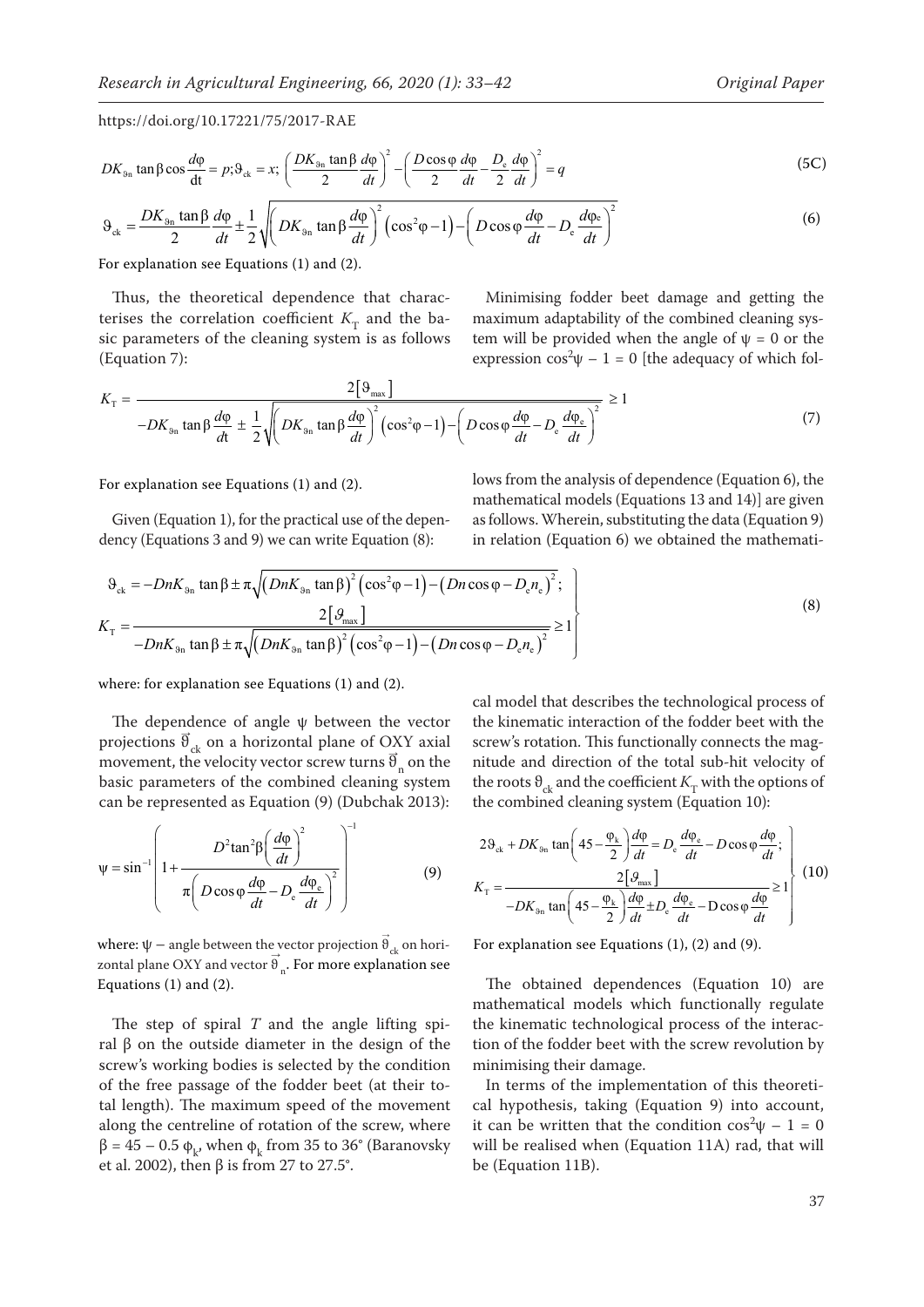$$
\cos \psi = \sqrt{1 - \cos^2 \psi} = 1, \cos^2 \psi = 1, \sin \psi = 0
$$
 (11A)

$$
\sin \psi = \left( \sqrt{1 + \frac{D^2 \tan^2 \beta \left( \frac{d\phi}{dt} \right)^2}{\pi \left( D \cos \phi \frac{d\phi}{dt} - D_e \frac{d\phi_e}{dt} \right)^2}} \right)^{-1}
$$
\n
$$
= \frac{1}{D^2 \tan^2 \beta \left( \frac{d\phi}{dt} \right)^2} = 0 \tag{11B}
$$
\n
$$
1 + \frac{D^2 \tan^2 \beta \left( \frac{d\phi}{dt} \right)^2}{\pi \left( D \cos \phi \frac{d\phi}{dt} - D_e \frac{d\phi_e}{dt} \right)^2}
$$

For explanation see Equations (1), (2) and (9).

In the analysis of Figurs 3 and 4, we found that the condition to ensure the minimal damage of the fodder beet's  $(\psi = 0)$  functionality implemented in the following ratio of the combinations of diameter *D* and the rotational speed of the screw  $n$ :  $D = 0.4$  m,  $n = 1.65$  rps (99 rpm);  $D = 0.5$  m,  $n = 1.5$  rps (90 rpm); *D* = 0.6 m, *n* = 1.2 rps (72 rpm); *D* = 0.7 m, *n* = 1.0 rps  $(60$  rpm);  $D = 0.8$  m,  $n = 0.85$  rps  $(50$  rpm).

But these assertions are quite likely in the condition to provide the necessary computational performance of the screw and its permissible angular velocity (Bulgakov et al. 2007) which the technology delivers this performance in the cleaning system with the condition to minimise the root damage.

To confirm the theoretical assumptions of the total sub-hit speed change  $\theta_{ck}$  and the technological interaction of the root with screw rotation  $K_T$ . Experimental research into the hit process was conducted using a laboratory setup according the requirements (Dubchak et al. 2010). To implement the experiments, a laboratory setup was used (Figure 1).

The study was conducted based on the realisation of a planned three-factor experiment type PFE  $3^3$ . The screw step was constant and was  $T = 0.5$  m, the lifting spiral angle β = 27.5°.

The diameter of the screw was changed by the mounting on the main screw diameter of 0.4 m, with additional turns of the respective heights.

The nature of the fodder beet damage was determined by the depth of the body damage *h*<sub>n</sub>: deeply damaged – when the depth of the root damage was  $h_n > 30$  mm; non-deeply damaged – when 10 ≤ *h*<sub>n</sub> ≤ 30 mm (State Standart 2258-93, Ukraine).

The optimisation parameter, i.e., the total change in the sub-hit velocity coefficient  $\theta_{ck}$  of the technological interaction of root  $K<sub>T</sub>$  with the screw spiral and damage to the roots (the depth of the body damage of the



Screw diameter *D*, (m)

Figure 3. (A, B) The dependence of angle Ψ change:  $sin\Psi = f(D, n)$ 

*D* – the screw diameter (m); *n* – screw rotation speed;  $\psi$  – angle between the vector projection  $\vartheta_{ck}$  on a horizontal plane OXY and vector  $\vartheta_n$  (°);  $\vartheta_{ck}$  – total impact root velocity (m·s<sup>-1</sup>);  $\vartheta_n$  – velocity vector of the root along the axis of the screw rotation

fodder beet  $h_n$ ), depended on three factors (the frequency of the screw rotation  $n x_1$ , the screw diameter  $D \rightarrow x_2$ , the mass of roots  $m_k \rightarrow x_3$  by the sub-hit initial speed  $\theta_e = 1.6 \text{ m} \cdot \text{s}^{-1}$ ). Determined by experiment, were found a mathematical model in the form of a polynomial second degree and logarithmic function.

#### **RESULTS**

As a result of the experimental data set, a regression equation was obtained for the experimental data changes  $\theta_{ck}^{ie}$  (Equation 12B) and  $K_T^{ie}$  (Equation 13) of speed *n* and screw diameter *D* and the mass customised fodder beet as a functional of a second degree polynomial in the natural values (Equation 12A):

$$
\Theta_{\text{ck}}^{\text{ie}} = f(n, D), K_{\text{T}}^{\text{ie}} = f(n, D) \tag{12A}
$$

For explanations see Equations (1) and (2)

Analysis of the regression equations (Equations 12 and 13) constructed according to these surfaces cor-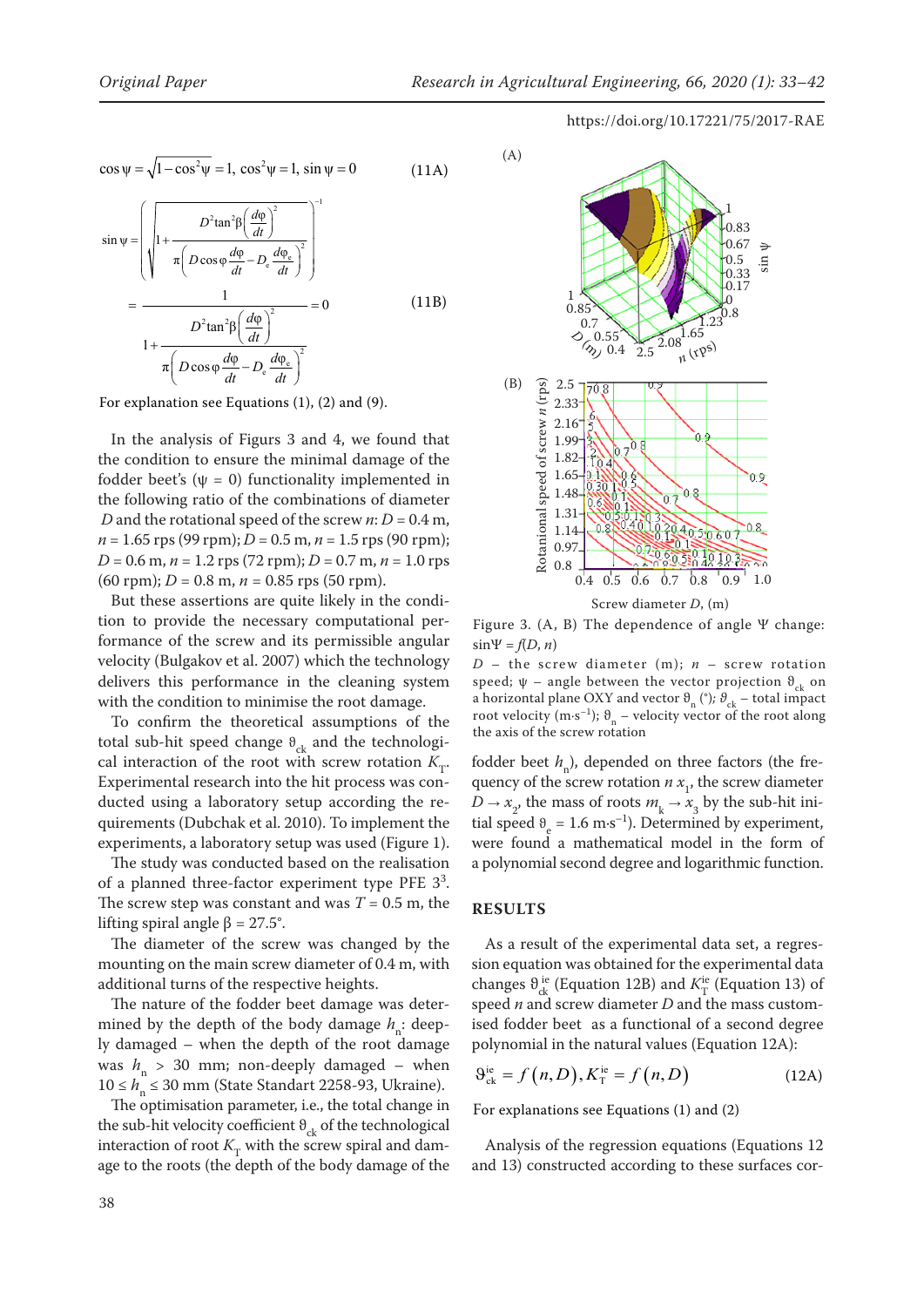

Ψ – angle between the vector projection  $\vartheta_{ck}$  on a horizontal plane *OXY* and vector  $\Theta_n$  (°);  $\Theta_{ck}$  – total impact root velocity (m·s<sup>-1</sup>);  $\vartheta_n$  – velocity vector of root along the axis of screw rotation;  $1 - n = 50$  rpm;  $2 - n = 90$  rpm;  $3 - n = 120$  rpm;  $4 - n = 150$  rpm

respond to the dependencies (Equation 12A) which are shown in Figures 4 and 5A. It is shown that the change  $\theta_{ck}^{ie}$  *K*<sup>ie</sup> depending on the mass of the roots that sub-hit the auger within the change 1 kg  $\leq m_k \leq 2$  kg has an unsustainable character – the corresponding growth rate of the total sub-hit is  $\Delta\theta_{ck} \approx 0.2-0.4 \text{ m} \cdot \text{s}^{-1}$ and the reduction of  $\Delta K_{\rm T}^{\rm e} \approx 0.06 - 0.13$ .

Therefore, for practical calculations  $\theta_{ck}^{ie}$ ,  $K_T^{ie}$ are recommended as the appropriate regression amounts depending on the average values of the mass of the roots that  $\theta_{ck}^{ie} K_T^{ie}$  and the dependencies (Equations 12 and 13).

Analysis of the image dependencies, built on the empirical regression equation (Equation 13) shows the condition  $K_{\text{T}}^{1.5e} \ge 1$  in which the roots get damaged, are not beyond the agronomic requirements of the root crop harvesting machine (State Standard 2258:93)



Figure 5. (A) Surface response of dependencies  $\theta_{ck}^{1.5e}$ , (B) theoretical dependencies  $K_T = f(n)$ , experimental dependencies  $\vartheta_{ck}^{1.5e} = f(n)$ 

*n* – screw rotation speed; *D* – screw diameter;  $1 - D = 0.4$  m;  $2 - D = 0.6$  m;  $3 - D = 0.8$  m

when provided with the following limits of correlation of the structural and kinematic parameters of

$$
\vartheta_{ck}^{1.0e} = 0.48 + 0.009n + 2.43D + 0.012nD + 1.33 \times 10^{-5} n^2 - 0.67D^2;
$$
\n
$$
\vartheta_{ck}^{1.5e} = 0.44 + 0.009n + 2.33D + 0.012nD + 1.33 \times 10^{-5} n^2 - 0.67D^2;
$$
\n
$$
\vartheta_{ck}^{2.0e} = 0.46 + 0.009n + 2.38D + 0.012nD + 1.33 \times 10^{-5} n^2 - 0.67D^2;
$$
\n(12B)

For explanation see Equations (1) and (2).

$$
K_{\text{T}}^{1.0\text{e}} = 2.37 - 0.01n - 1.38D + 0.003nD + 1.6 \times 10^{-5} n^2 + 0.25D^2;
$$
\n
$$
K_{\text{T}}^{1.5\text{e}} = 2.45 - 0.01n - 1.35D + 0.003nD + 1.6 \times 10^{-5} n^2 + 0.17D^2;
$$
\n
$$
K_{\text{T}}^{2.0\text{e}} = 2.40 - 0.01n - 1.32D + 0.003nD + 1.6 \times 10^{-5} n^2 + 0.17D^2;
$$
\n
$$
(13)
$$

For explanation see Equations (1), (2) and (12).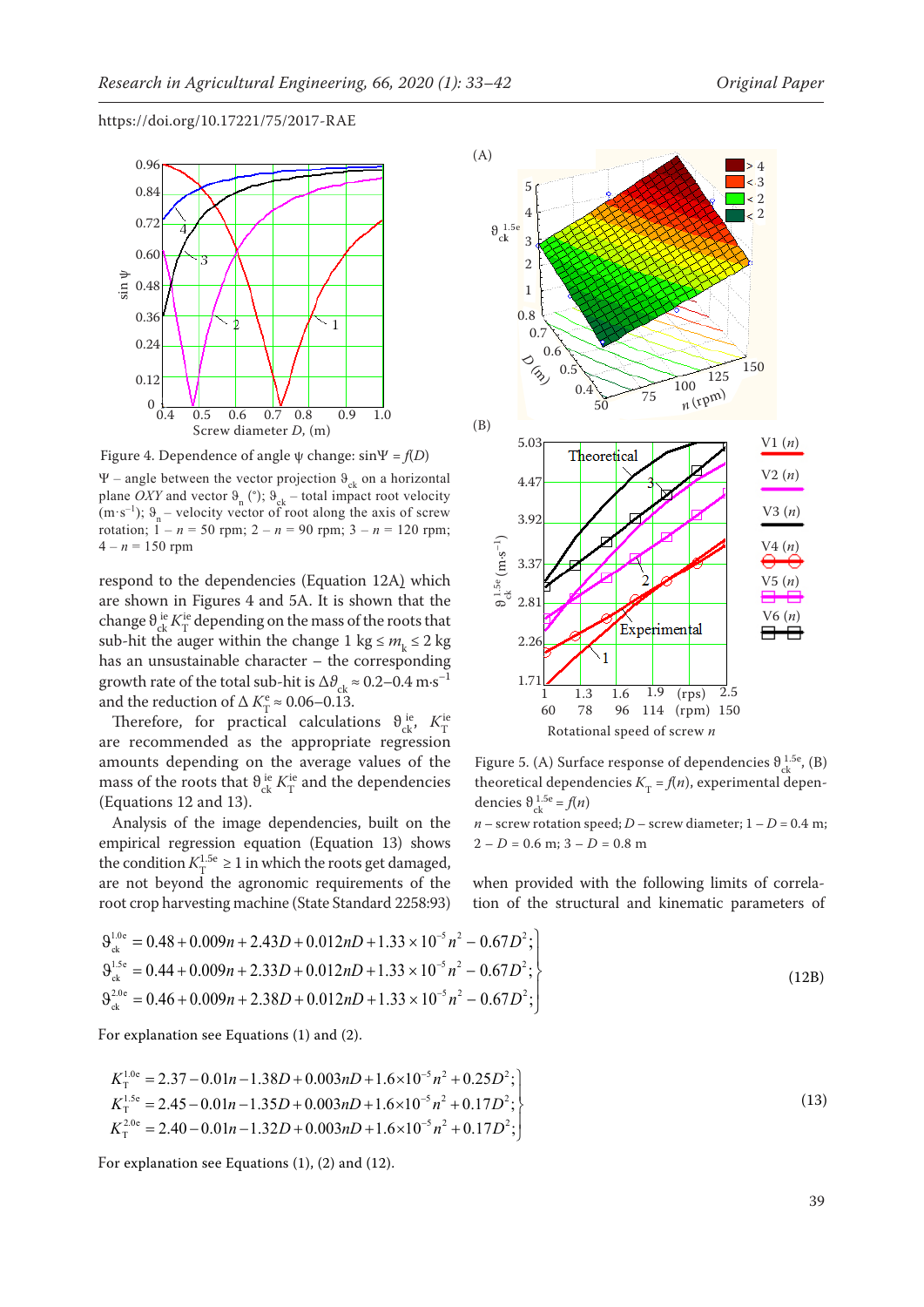the combined cleaning system:  $D = 0.6$  m,  $n \le 80$  rpm; *D* = 0.5 m,  $n \le 100$  rpm; *D* = 0.4 m,  $n \le 140$  rpm.

For  $D = 0.8$  m, the diameter changes within 50 rpm  $\leq n \leq 150$  rpm, the condition is not satisfied. The discrepancy between the experimental ,  $K_T^{1.5e}$  and theoretical  $\theta_{ck}$ ,  $K_T$  values of the total sub-hit speed factor and the technological interaction of the root with the screw revolution is within 13–15% (Figures 5B and 6B), which is a theoretical mathematical model (Equation 8). These indicators are adequate to actually accurate to the existing process and significantly describe the interaction of the roots with the screw revolution considering the formalised research object.

After processing the experimental data and the  $h_1 + 20.05 \log m_k$ statistical significance and obtaining the coef-



Figure 6. (A) Surface response of dependencies coefficient of technological interaction of root damage  $K_{\rm T}^{1.5e} = f(D, n)$ and (B) theoretical and experimental  $K_{\rm T}^{1.5e} = f(n)$  $K$  – The designation of the corresponding curve when plotting.;  $n -$  screw rotation speed;  $D -$  screw diameter;  $1 - D = 0.4$  m;  $2 - D = 0.6$  m;  $3 - D = 0.8$  m

ficients and verifying the adequacy of the distribution of the random variables of the mathematical model of the real process according to the criteria of Fisher and Student, we obtained the empirical regression equation (Equation 14) that describes the dependence of the damage to the root crops of the fodder beet with these limit changing factors: the frequency of rotation of the screw 50 rpm  $\leq n \leq 150$  rpm; the screw diameter of 0.4 m  $\leq D \leq 0.8$  m; the root mass of 1.0 kg  $\leq m_k \leq 2.0$  kg (the natural factors):

$$
h_n = -67.15 + 20.32 \log n + 21.22 \log D +
$$
  
+ 20.05 \log m<sub>k</sub> (14)

where:  $h_n$  – the depth of the body damage.

According to the obtained regression equation (Equation 14) we constructed a nomogram predicting the likely damage to the body of the fodder beet corresponding to the size-mass characteristics of the variety "Kyivski" depending on the installed options in the cleaning system (Dubchak et al. 2010).

We used the nomogram as follows: For example, the selected parameters of the auger, a speed of  $n = 100$  rpm and diameter  $D = 0.6$  m, the depth of the probable forecast damage of the fodder beet's body weight of  $m_k = 1.0$  kg will be about 15 mm, *m*<sub>k</sub> = 1.5 – about 23 mm, *m*<sub>k</sub> = 2.0 kg – about 29 mm, which corresponds to the non-deep damaged roots. The general character changes depending on the depth of the body damage of the fodder beet  $m<sub>k</sub>$  = 1.0, 1.5, 2.0 kg customised weight in the range of 10 mm  $\leq h_n \leq 30$  mm (non-deep damaged roots) implemented on the basis of the construction, this limited range of response surface (Figure 7). The limit of the deeply damaged roots ( $h_n > 30$  mm) occurs at these screw parameter values (Figure 8): root weighing  $m_k = 1.0$  kg – with values *n* ≥ 150 rpm, *D* ≥ 0.8 m; root mass  $m_k$  = 1.5 kg – with values *n* ≥ 100 pm, D ≥ 0.8 m; *n* ≥ 120 rpm, *D* ≥ 0.7 m; *n* ≥ 150 rpm, *D* ≥ 0.6 m; root  $m_k = 2.0$  kg – with values *n* ≥ 80 rpm, *D* ≥ 0.8 m; *n* ≥ 90 rpm, *D* ≥ 0.7 m; *n* ≥ 110 rpm, *D* ≥ 0.6 m; *n* ≥ 130 rpm,  $D \geq 0.5$  m. At the lower values, given above, the parameters of the screw, the proper combinations of the rotational speed *n* and diameter *D* of the screw, the depth  $h_n$  of the root damage will conform to the limits of 10 mm  $\le h_n \le 30$  mm. The results of the analysis given above of the possible damage to the body of the fodder beet in their interaction with the spiral screw's cleaning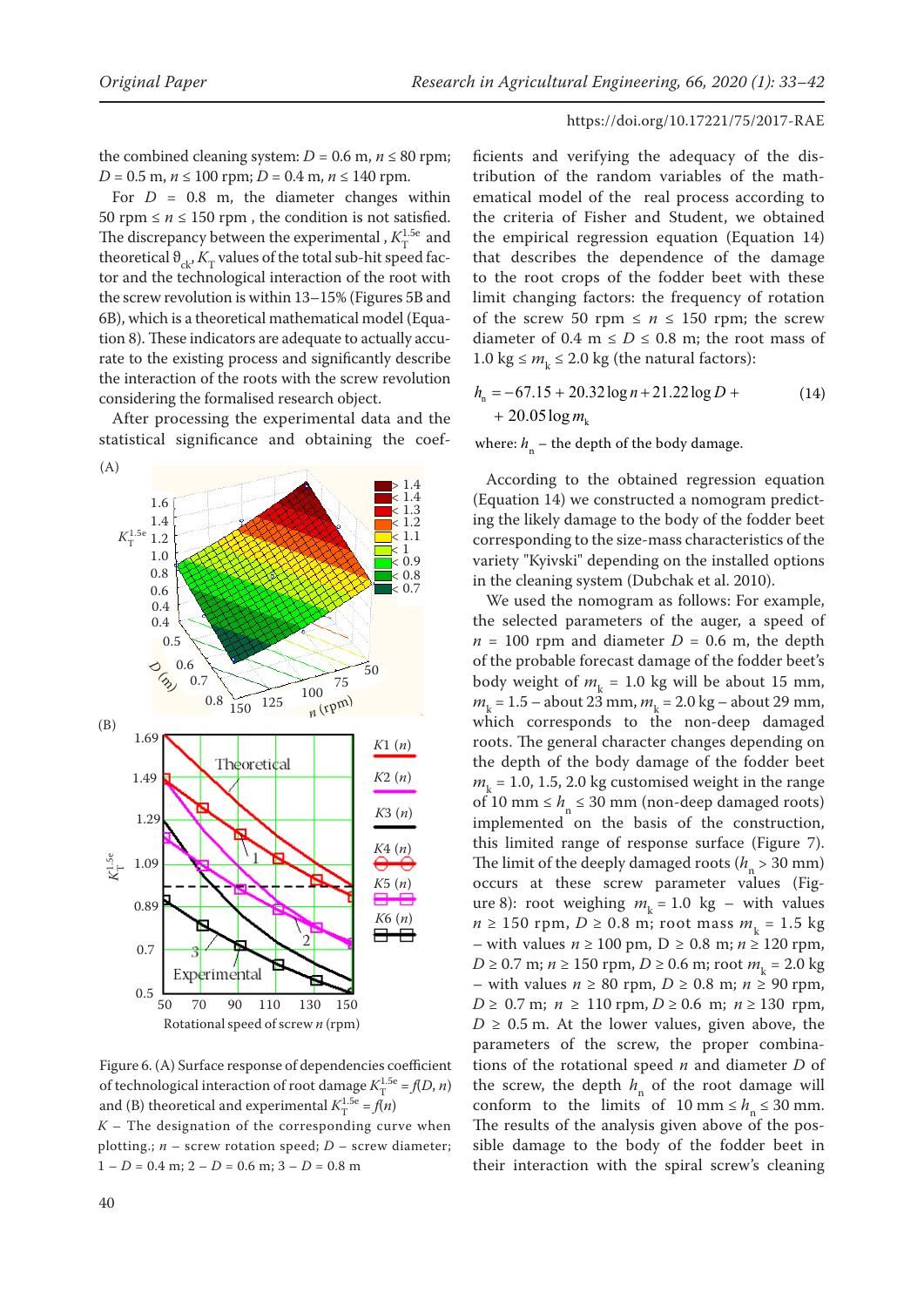

Figure 7. The surface response update  $10 \text{ mm} \le h_n \le 30 \text{ mm}$ : (A)  $h_n = f(D, n)$  (B)  $h_n = f(D, m_k)$  and (C)  $h_n = f(n, m_k)$ *D* – screw diameter; *n* – screw rotation speed;  $h_n$ – depth of the body damage;  $m_{\rm k}$  – mass of root crop





Figure 8. Dependence of the root damage depth  $(h_n)$  on the screw rotation speed (*n*)

*D*– screw diameter; 1 – root weigh  $m_k$  = 1.5 kg; 2 – root weigh  $m_k = 2$  kg

system analysis also confirms the above graphic  $h_n = f(n)$  (Figure 8).

In fact, if the soil is elastic between the turns of the auger and the roots at the time of the sub-hit imposed with the above limitation parameters of the cleaner auger, it can affect the non-deeply damaged roots. If the condition is adjusted in the direction of their increase according to a second supply of soil contaminants to the cleaner, and the thickness of the soil will "adjust" the depth of the body damage of the fodder beet, this process will be unstable and random.

For the analytical prediction of the possible damage to the root of the fodder beet, we obtained a specific regression equation describing the change in the depth of the root damage  $h_n$  of the fodder beet's customised weight depending on the rpm *n* and the diameter *D* of the screw as a function of  $h_n^i = f(n, D)$  After the appropriate validation criteria of Fisher and Student, it is described by the polynomial second degree in the coded and natural values (Equation 15):

$$
(15)
$$

where:  $h_n^e$  – the depth of damage to root crops, respectively, weighing 1.0, 1.5 and 2.0 kg; for more explanation see Equations (1) and (2).